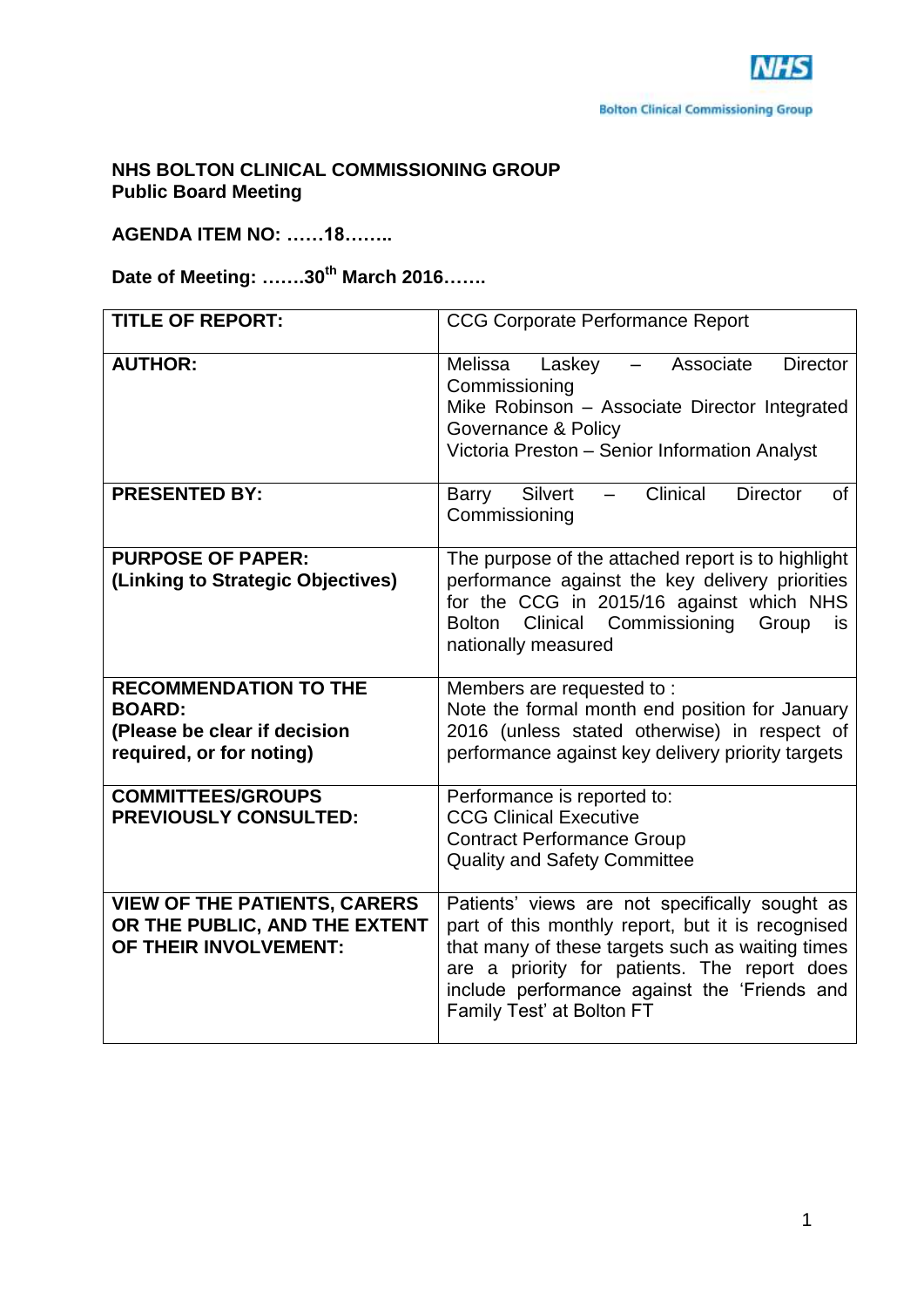# **CCG Corporate Performance Report**

# **1. Executive Summary**

- 1.1 This report highlights NHS Bolton Clinical Commissioning Group's performance against all the key delivery priorities for the month of January 2016 (Month 10).
- 1.2 Appendix 1 contains the detailed reports for each set of performance indicators the CCG is measured against:
	- Bolton CCG Objectives
	- NHS Constitution Standards
	- Key NHS Contractual Measures
	- Outcome & Quality Framework Indicators
	- Community Services Key Performance Indicators
	- Quality Premium Metrics
	- CCG Quality Indicators
- 1.3 The Integration Performance Report is usually appended to this document. As this Report is currently under review it has not been included this month. In April there will be a stand-alone agenda item on the CCG Board on Integration which will include the Performance Report as well as a review of all the Better Care Fund (BCF) schemes and proposals for next steps.
- 1.4 Section 2 exception reports against all indicators.

# **2. Exception Reporting**

# 2.1 Quality & Safety – Board Lead, Dr Colin Mercer

# 2.1.1 Infection Control

The FT reported four C-Difficile infections in January bringing the total to twenty six in the year to date against the yearly threshold of nineteen cases. At this stage last year the FT had had 16 cases. A number of these cases have been discussed with the CCG and six cases have been determined as not being as a result of lapses in care, as per agreed criteria. Deep cleaning programmes are in place for wards along with commode audits and the introduction of new environment audits. The threshold for the FT in 16/17 is likely to be 19 cases again.

There have been a total of 46 Pre 72 hour cases (i.e. not attributed to the FT) for the same period against an annual target of 63. There were 58 cases for the same period last year. Across the whole health economy, figures this year are less than the same period last year – 72 against a threshold of 80.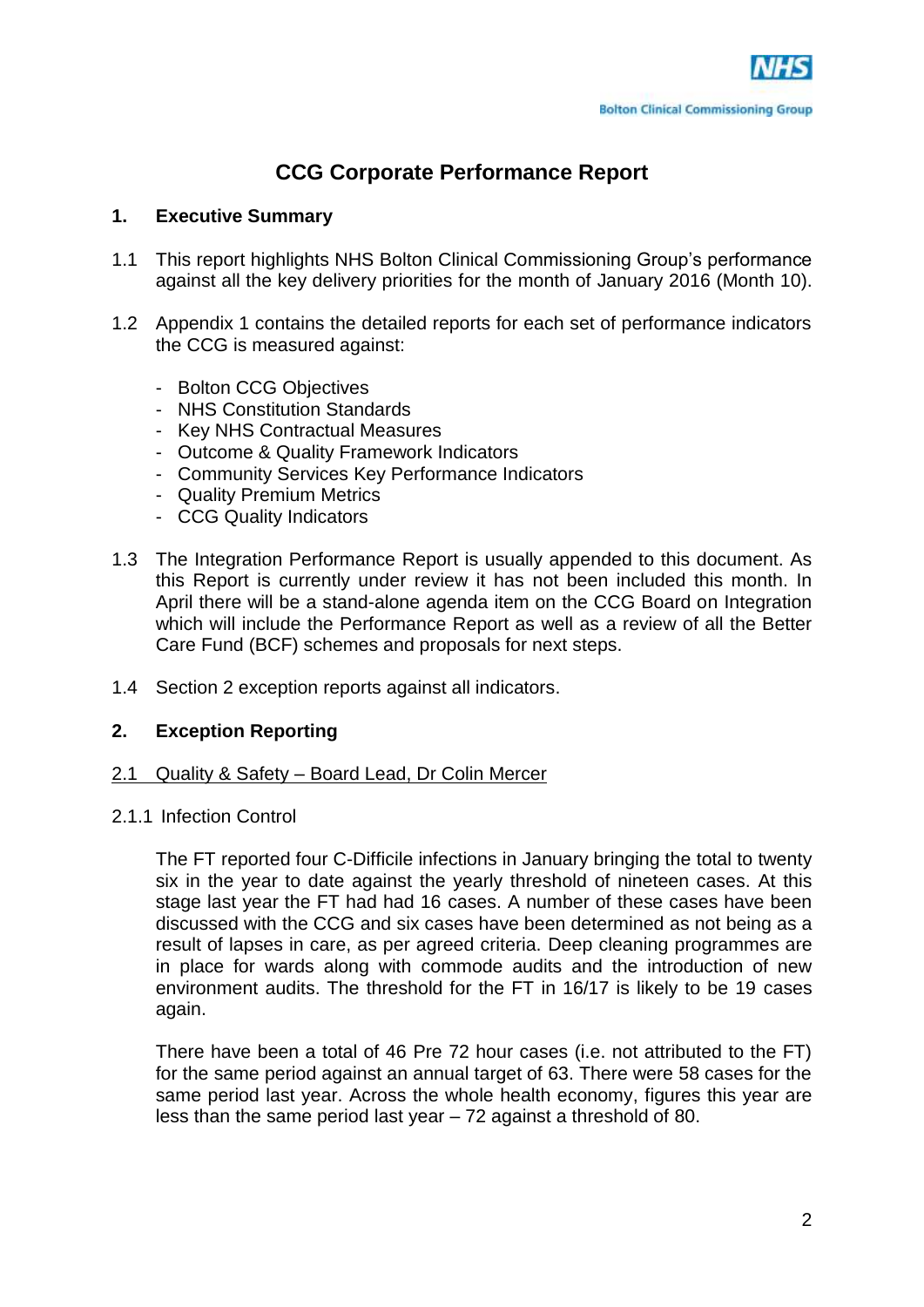

The Health Economy Infection Prevention and Control Committee, hosted by the CCG, adopt a "population not organisational" approach to infection control. Clinical leads meetings are used as the forum for disseminating information and sharing learning, as is the CCG's Learning and Development Newsletter and Practice Bulletins. Collaboration between the FT, their Community Infection Control Team, Primary Care, Social Care, Public Health and the CCG is helping to address this continued challenging agenda.

There have been no FT apportioned MRSA bacteraemias in January and performance remains at four for the year. The number of pre 48 cases is also at four and RCAs undertaken have initiated the implementation of a health economy plan regarding decolonisation of at risk patients. 2 MRSAs have been determined to be contaminants not bacteraemias.

#### 2.1.2 Falls

Although the number of overall falls increased in January, there were no moderate, severe or fatal falls in the month. A falls working group has been established to focus on prevention and the Falls Matron is undertaking a benchmarking exercise to compare falls/100 bed days with similar bed based units regionally. The increase in January is thought to be related to the increase in bed occupancy and the associated acuity and complexity of these patients. A detailed update was provided to Board last month and progress is being monitored by the Quality and Performance Group.

Falls leading to serious harm (e.g. hip fractures) are reported to the CCG and the investigation report is shared with the CCG.

# 2.1.3 Serious Incidents & Never Events

No serious incidents or never events were reported in January. An update on progress against the action plan resulting from the Royal College review of theatres was provided to the Board last month. Salford Royal FT recently underwent a similar review following a number of never events in neurosurgery and the CCG awaits their report for comparison.

The FT received a 'Good' ranking in a recent national league table with regards to learning from mistakes and their level of openness and transparency. The report placed the FT  $34<sup>th</sup>$  out of 230 Trusts nationally and considered both their reporting and data from their staff survey.

# 2.1.4 Mixed Sex Accomodation

There were 8 MSA breaches in January which is an increase on previous months and places the FT as one of the outliers in GM. This is as a result of increased emergency demand and pressures on beds and the increases in delayed transfers of care. All the breaches occurred on HDU. The FT has started to review its policies including its internal and external reporting.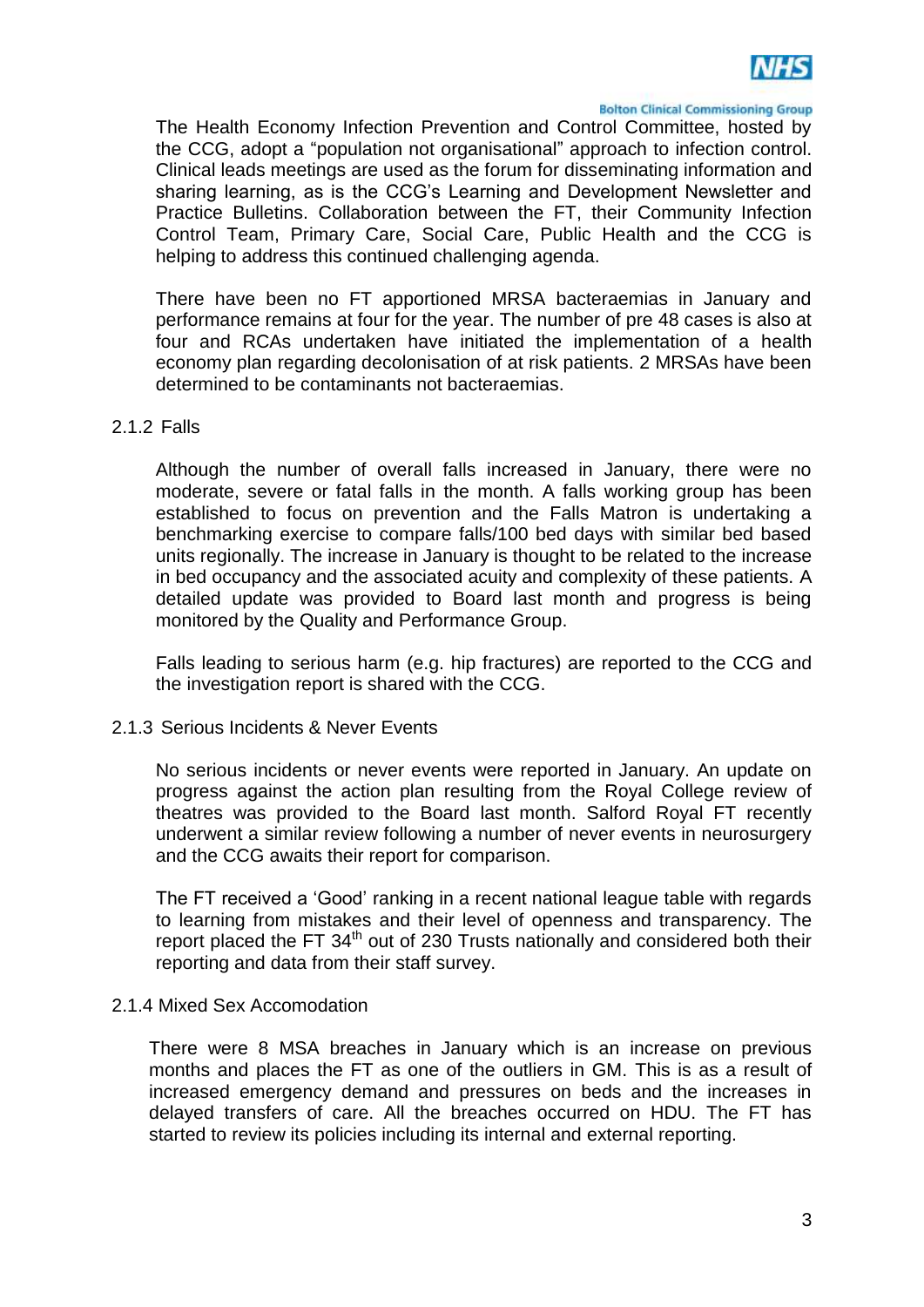

This is being reviewed by the Quality and Performance Group which received a presentation from the FT on actions in March. These are being monitored closely.

#### 2.1.5 Complaints

There has been deterioration in the performance to respond to complainants within the agreed timescales. However, in most cases the delay is only by one or two days. The Director of Nursing confirmed that there is a plan in place to bring this back on track by February 2016. The FT's Annual Complaints Report has been reviewed by the CCG and reported positively through the CCG's Quality and Safety Committee.

#### 2.1.6 Workforce

There has been a dip in performance related to sickness absence, compliance with mandatory training and staff turnover. The CCG is currently working with the workforce team to better understand the reasoning and a more detailed update will be provided to Board next month.

#### 2.2 Commissioning – Board Lead, Dr Barry Silvert

#### 2.2.1Reduce Non-Elective Admissions

The CCG, in its 5 year plan, set a target for a reduction of 2.9% of non-elective admissions in 2015/16 (based on 2014/15 outturn). In January 2016 there were 2,529 non elective admissions across all providers. This represents an increase of 154 non-elective admissions compared to January 2015, this equates to a significant 6.48% rise.

Unvalidated data shows that in February 2016, there were 3,031 non-elective admissions compared to 2,933 last year, which is a 3.3% increase. Non Elective Activity in March continues to be significantly higher than expected. This is placing substantial pressure on Bolton FT and is negatively impacting on 4 hour A&E performance.

A key area of focus is ambulatory care – to reduce the number of unplanned admission to the Trust. The weekly collaborative operational meetings continue between the Trust and the CCG to ensure the full roll out of the Ambulatory Care Unit remains on track.

In addition to reducing unplanned admissions, the CCG and FT are proactively working to reduce delayed discharges. The weekly meetings to monitor individual wards and to assist with partners in unblocking any delays in transfer of care/discharges are continuing.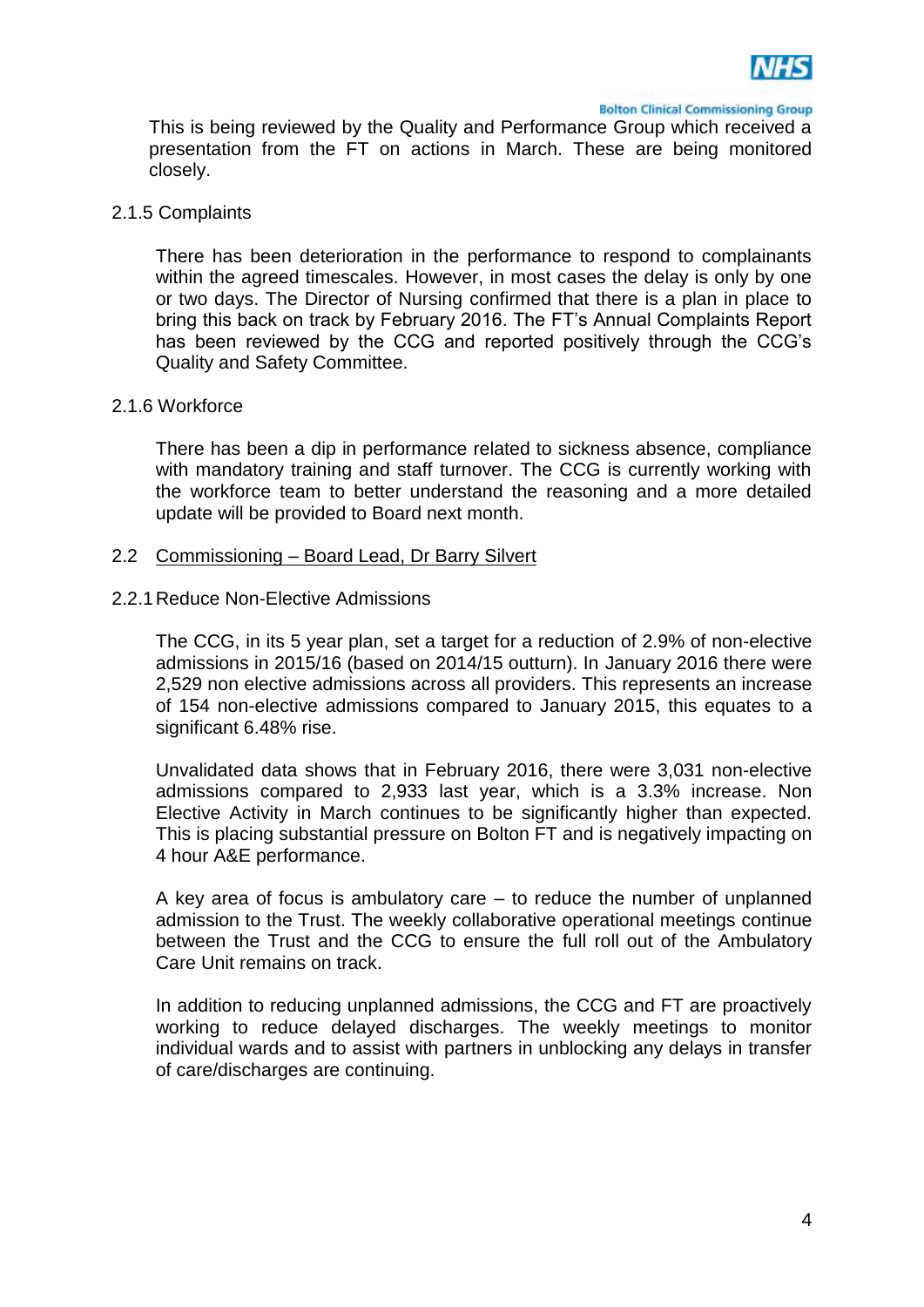

The CCG attended a Multi-Disciplinary Accelerated Discharge Event (MADE) on the 2<sup>nd</sup> March where all stakeholders, including primary care, spent a full day reviewing all medically fit inpatients within the Trust. Robust discharge plans were put in place for as many individuals as possible which resulted in the discharge of a higher number of patients than expected on the day.

A week-long event and a series of improvement days are planned with Bolton FT to pick up the issues identified as part of the event. The CCG will be working collaboratively with Bolton FT to support this process.

The event did highlight that there are two key issues which are outside the Trust's control which need to be resolved, namely delays in out of area patients being discharged and capacity in the residential, nursing and EMI market

# 2.2.3Reduce Emergency Readmissions

The number of emergency readmissions in January 2016 was 505 which is a decrease of 44 from December 2015 (549). The year to date position is 5,281 readmissions which is an increase on the same period in 2014/15 where there were 5,067 emergency re-admissions. The reasons for this are being investigated at specialty level.

Work continues to promote the Admission Avoidance Team (AAT) across primary care. The AAT is having a positive impact on both non-elective admissions and readmissions as this team is the first point of referral from primary care or community services for clinically appropriate patients who are experiencing exacerbations of condition or post discharge complications. In January 2016 there were 182 step up referrals in January to the AAT team, of which 56 (31%) were direct from A&E and 4 (2%) from the ACU. This compares to 162 referrals in December with 39 (24%) direct from A&E and 4 (2%) from the ACU. These figures show a positive trend to an increased ability for the AAT to receive referrals direct from the A&E department and therefore help to reduce emergency admissions.

# 2.2.4NHS Constitution Targets

A&E 4 hour performance for January 2016 was 82.60% which is a significant performance decrease from December 2015 where the monthly position was 91.1%. Unvalidated data for February 2016 shows a continued deterioration in performance to 82.34%, with the current year to date position (as at 15<sup>th</sup> March) being 90.98% (against the target of 95%). The system continues to face significant pressure in month with high attendance rates and higher than expected levels of unplanned admissions.

Work is continuing with Bolton FT to put in place appropriate actions to improve performance. Conference calls remain in place three times a week. The A&E deflection scheme is continuing to work in-hours, although this is not working to optimal effectiveness and the CCG is working with the Trust to improve and enhance this service.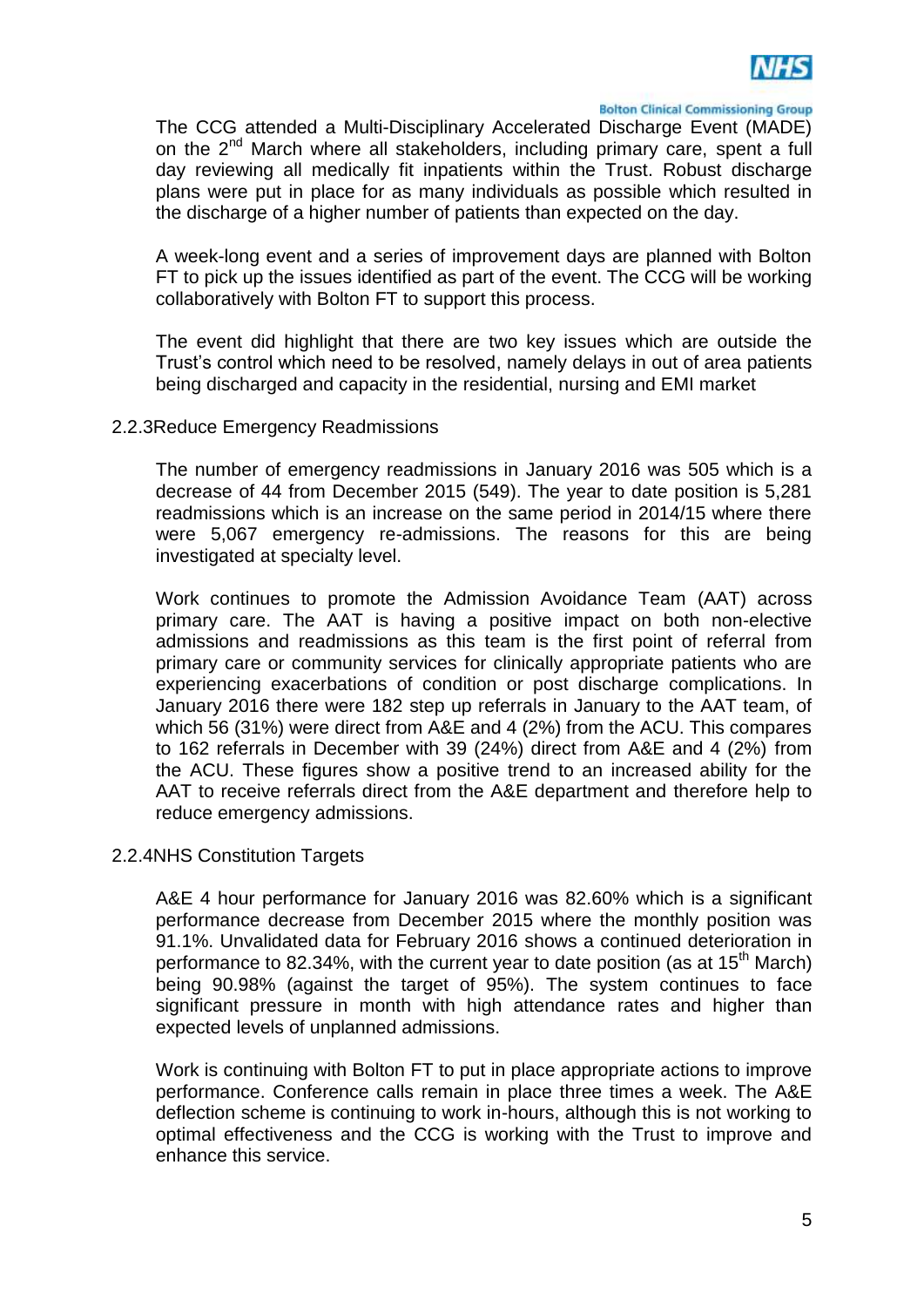

Furthermore, the CCG is working collaboratively with the Trust to identify a new model of provision for urgent care with the fundamental aim of streaming patients to the most appropriate service for their presenting condition when they arrive at A&E. A positive clinical event between the FT and CCG took place on the 23<sup>rd</sup> March to discuss models for delivery.

In January 2016, NWAS failed all 3 of the national targets. Performance was 69.3% for Emergency Response arriving within 8 minutes (Red 1) and 63.5% within 8 minutes (Red 2) - against a target of 75% for both. The Category A 19 minute response standard did not achieve the target, with performance of 89.9% (against a target of 95%). NWAS has attributed the deterioration in performance to high levels of demand and lengthening turn around times at acute trusts. Handover times in January 2016 averaged 37 minutes, which is a significant increase from December 2015 where the average time for handover was 29 minutes (just within the 30 minute performance threshold).

The Greater Manchester Utilisation Management reports show on a daily basis that this metric continued to underperform in both February and March, with the current position (15<sup>th</sup> March) being in excess of 53 minutes. NWAS have sent an Ambulance Liaison Officer into the Trust at times of significant pressure and this has helped flow improve from the crew to the Trust. The CCG also met with the Greater Manchester NWAS operational lead on the  $15<sup>th</sup>$  March to discuss possible schemes that may free up crews earlier once they arrive in the Trust. These are now being explored.

In addition, the CCG has agreed to consider a pilot of the Alternative to Transfer scheme in Bolton. The aim of this scheme is to provide alternatives in primary or community care for NWAS crews to transfer patients to (rather than A&E).

The 6 week diagnostic waiting time standard was failed for January, with 1.52% of patients not receiving diagnostics within 6 weeks, against a 1% threshold. Year to date performance against this standard is 1.25%. This is predominantly due to known endoscopy issues at CMFT, with Bolton NHS FT achieving the standard at provider level and for NHS Bolton CCG patients. The CCG continues to work with CMFT's lead commissioners to monitor the action plans and trajectories in place. The Manchester CCGs have advised that CMFT are continuing to undertake a number of actions to ensure compliance with the DM01 standard by March 2016. These actions include:

- Backlog clearance using independent sector capacity
- Embedding a more robust process for tracking weekly demand and capacity
- Greater integration between the Manchester Royal Infirmary (MRI) and Trafford General Hospital (TGH) sites

In addition, the NHS Improving Quality team facilitated a workshop on 24th February, which was intended to identify the preferred model for the provision of adult endoscopy services at CMFT, to support compliance with the six week diagnostic access target from April 2016, and to provide equitable access to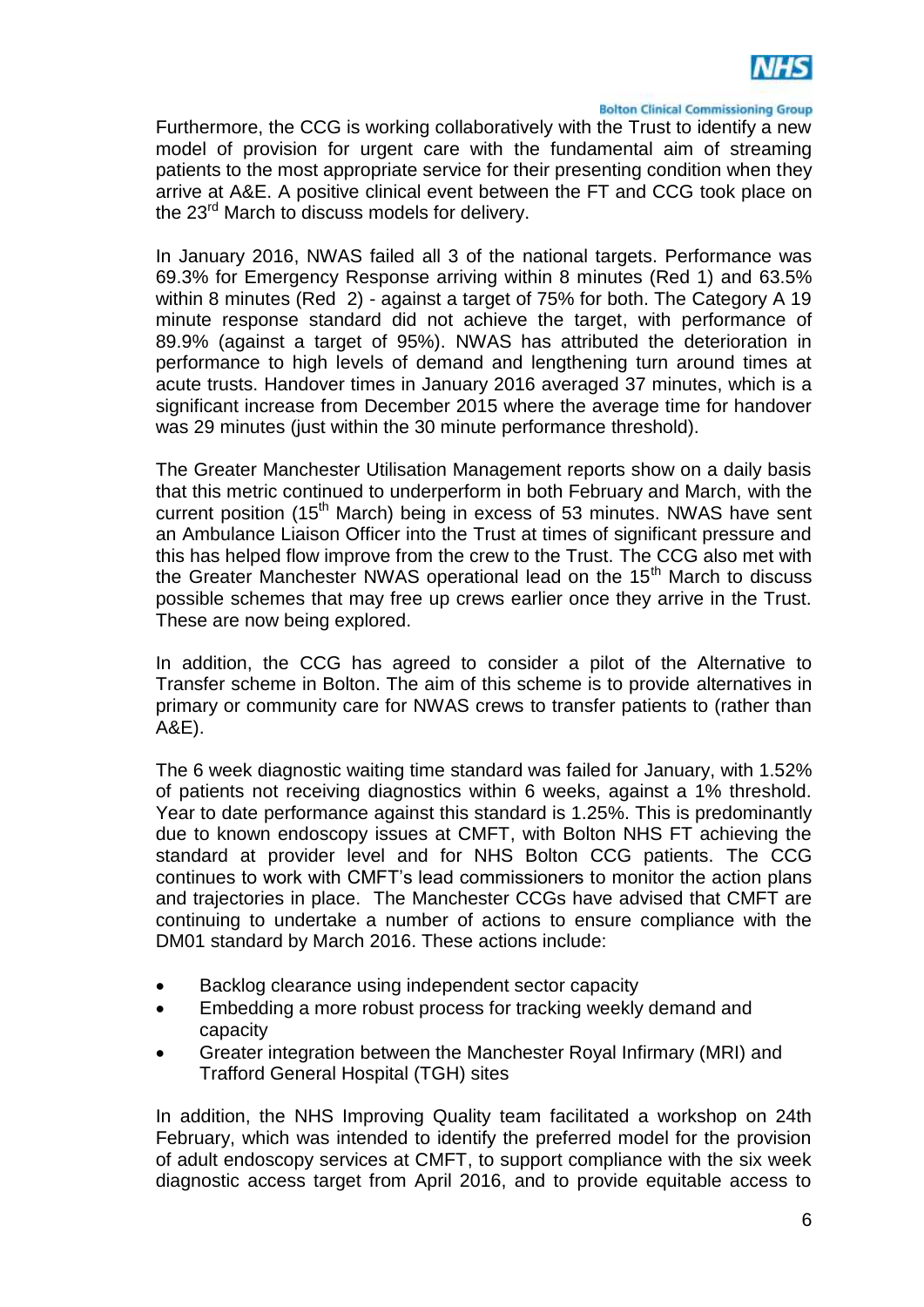

patients on the basis of clinical urgency. Recovery action plan timescales have been set for achievement of the diagnostic waiting times standard from March 2016, and the CCG contracting and commissioning teams have been assured by the lead commissioners for CMFT that this will be achieved. It is noted that demand for endoscopy services is known to have increased nationally as a result of public health cancer awareness campaigns, changes to NICE guidance and changes in clinical practice. NHS England has established a central Programme Management Office to try to address the national position, and support the matching of capacity to demand. Locally, commissioners are working with the Bolton NHS FT Elective Division (via the Planned Care Strategy Group) to ensure that this growth is resourced appropriately for 2016/17 and this has been incorporated into 2016/17 activity plans.

The 62 day cancer standard for diagnosis to first definitive treatment was failed for December, with performance of 83% against a threshold of 85% (8 patients breaching out of 47, with 7 of these patients being at Bolton NHS FT). This standard is being achieved year to date, with 86.9% of patients receiving first definitive treatment within 62 days of referral.

All 62 day breach root cause analyses continue to be shared with commissioners on a monthly basis, including when the standard has been achieved. These are reviewed jointly by the CCG and Bolton NHS FT clinical, operational and commissioning teams, to identify where there are any common themes or delays in pathways which can be addressed. As part of the ongoing work to further reduce waiting times for patients on suspected cancer pathways, a cancer waiting times CQUIN has now been agreed for 2016/17, with the aim of bringing down wait times for first assessment, diagnostics and time to first treatment for patients in Bolton.

All other cancer and elective care standards are being achieved, with 94.8% of patients waiting less than 18 weeks for planned procedures, against a threshold of 92%. Aggregate referral to treatment standards have been consistently met every month of 2015/16, although some specialty areas have required specific focus in order to reduce waiting lists. Commissioners continue to work collaboratively with Bolton NHS FT to address Ophthalmology capacity issues, which have been largely caused by increases in follow up and treatment frequency for people with sight loss. The Trust have successfully addressed the issue of patients waiting beyond their intended follow-up interval, and are now working with the CCG to find long-term solutions to ensure patients receive timely assessment, treatment and follow-up.

# 2.2.5NWAS 111Performance

An audit of 111 activities within the A&E department is continuing to establish the appropriateness of the patient being directed to A&E following their initial call to the 111 service. The audit will conclude by mid April and findings will be fed back through the Urgent Care Strategy and Planning Group. The CCG is also continuing to review the services currently held on the Directory of Services (DoS) to establish if there is a volume of patients being signposted to A&E when they could have been directed to a more appropriate community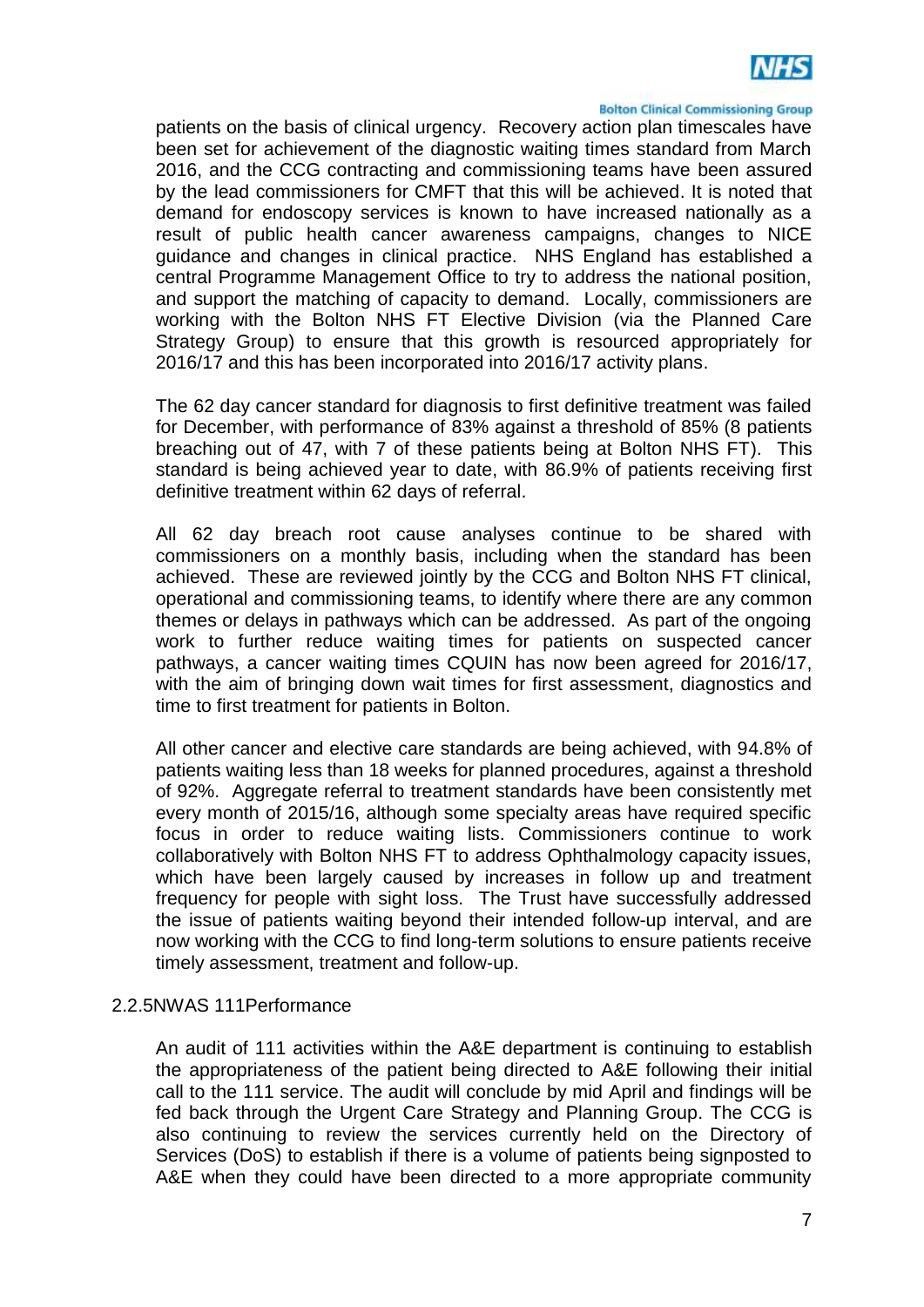

service. Furthermore, the CCG is in the process of reviewing the current prioritisation levels for all local services held on the DoS. It is essential that the prioritisation is done appropriately as this is the basis for ED deflection from 111. This work will be complete by the end of April.

BARDOC Out of Hours (OOH) performance in January was positive and they were compliant with the majority of the National Quality Requirements (NQRs) with the exceptions being 'Face to Face Consultations within 1 hour' where 94.4% were seen within time and 'Home Visit Face to Face Consultations within 1 Hour' where 75% was achieved (against a target of 95% for both).

The total volume of OOH calls in January 2016 was 3,648 which is slightly higher than from the previous month's figure of 3,569 but is almost 20% lower than the same period last year. Work is continuing to monitor the impact of 111 on the OOH service demand.

# 2.2.6Contractual Performance

In January 2016 there were 319 patient handovers (from ambulances to A&E) where patients waited between 30 and 59 minutes and 213 handovers where patients waited more than 60 minutes (against a target of 0 for both). This is a significant rise on the previous month where the figures were 203 and 77 respectively. This is due to the significant pressures being experienced in the urgent care system.

For mental health, completed CPAs were 97.9% in December and 96.8% in January (against the target of 95%). The Trust is confident that the previous issues noted in October and November 2015 (when the target was missed) have been addressed. The Trust continues to prioritise a more robust system, booking CPA reviews well in advance to ensure staff availability and avoid cancellations. 7 day CPA follow ups continue to be recorded at 100%.

The Improving Access to Psychological Services (IAPT) access rate target of 15% was achieved in January, with performance of 16.5%. This is a significant improvement on performance in December of 12.7% and the year to date performance for access remains at 16% across the 3 providers.

However, the CCG did not achieve the 50% target for the IAPT Recovery Rate in January, with performance of 44.8% (which is an increase from 39.67% in December). The year to date figure is also below target at 47.1%. Think Positive are the only service which consistently continues to exceed the 50% recovery rate and attributes this to appropriate referrals and the level of complexity being addressed through the relevant expertise across Step 2 therapists. GMW and 1 Point both failed to reach the recovery rates target at 39.6% and 42.5% respectively. A remedial action meeting was held between all 3 providers and the CCG on the  $8<sup>th</sup>$  of March, in order to better understand the issues (as the combined recovery rate has not been achieved since September 2015). GMW is aware that the implementation of their new IT system (PARIS) system has contributed to recording issues, but has provided assurances that further staff training has since been provided which will help to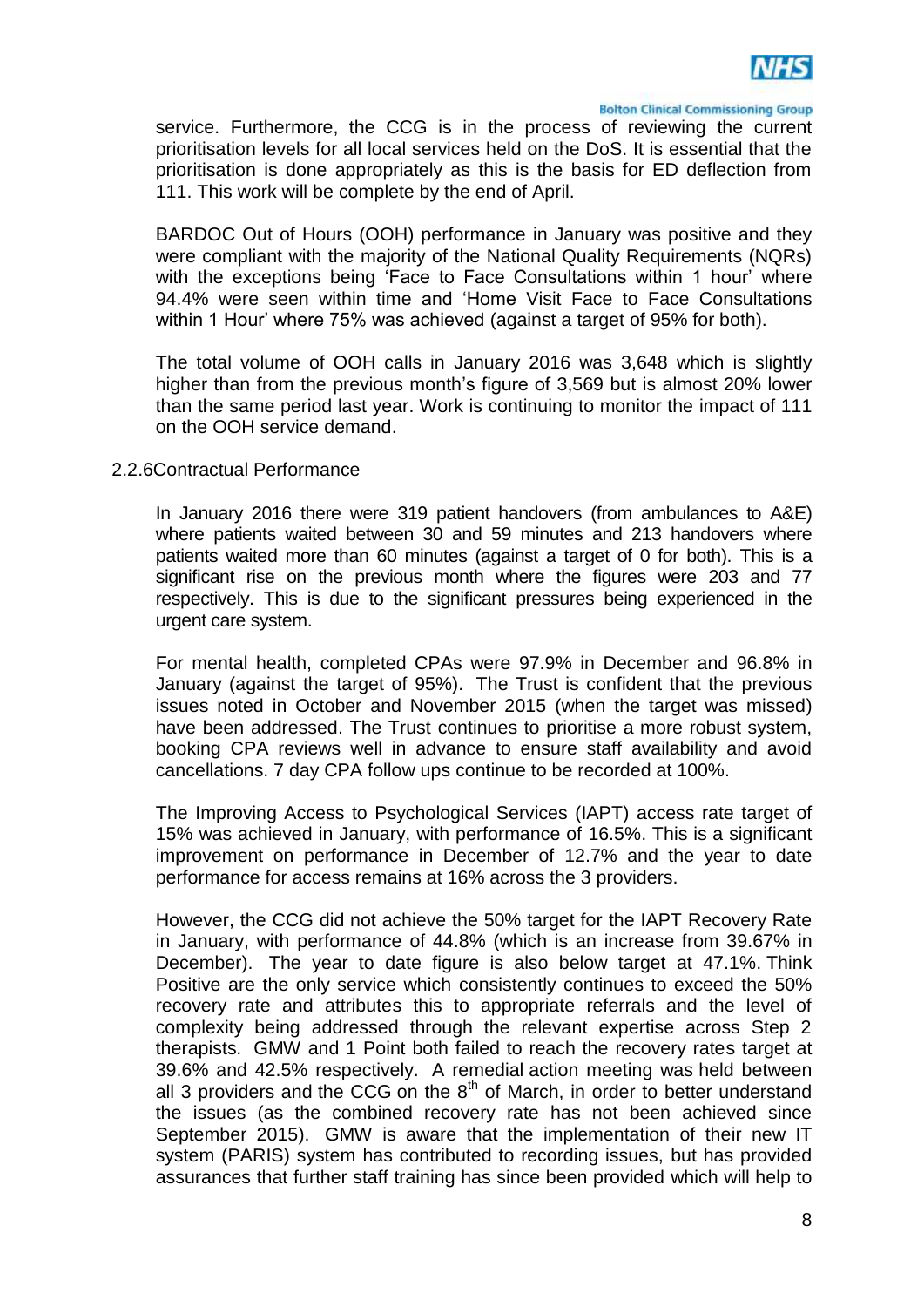

rectify performance. It is known that Step 3 services do expect slightly lower rates of recovery due to the complexity of the client group. GMW completed an internal audit of all individuals who had not "recovered" in December and this highlighted actions which need to be complete to help to improve performance, including ensuring full recording of all data. The combined provider meeting allowed the opportunity for sharing of information, recording and reporting mechanisms and effective practice. It was agreed to mirror the good practice of Think Positive, and operate a more proactive approach, whereby all patients who had failed to attend would be telephoned to complete the final scores over the phone or be sent the document out in the post for completion.

From April 2016 Think Positive staff will TUPE transfer into GMW. This will not impact on the immediate running of the service as referral pathways, location of services and staffing will remain the same while Think Positive staff are fully embedded. However the wider prime provider model, led by GMW, will start to take shape in early 2016/17 with the 1 Point contract transferring from the CCG to GMW July 2016. The CCG will continue to hold separate IAPT quarterly contract monitoring meetings in parallel to the multilateral contract (for approximately 6 months) to ensure consistency of service provision and to support providers through this period of significant change.

It is positive to note that both IAPT access and recovery rates have further improved in February across all providers (exact figures will be included next month's Board Performance Report). 1 Point are moving premises over the Easter period but referrals and access will not be significantly impacted upon and GPs and patients have all received communication about this change.

The Early Intervention in Psychosis service continues to carry a caseload significantly higher that the target with 13 new cases accepted in January. A separate paper has been produced for the March Board, recommending that the full funding of £509k be approved from 2016/17 for enhancement of the current model to deliver a fully NICE compliant service which has the capacity to meet the extended age range and see at least 50% of people within 2 weeks of referral.

Dementia diagnosis rates continue to slightly exceed the national target of 70% but further work is required to build on this. Representatives from Bolton FT, GMW, Bolton Council and Bolton CCG are working together on the Greater Manchester Dementia United Programme to expedite local priorities in line with the locality plan and wider GM targets. Waiting times have extended slightly but the Trust has put interim measures in place to address these.

A mental health high level dashboard is in development. This will report on performance against all key local and national targets (including the Single Point of Access, the Early Intervention in Psychosis service and CAMHs). Monthly reporting is due to commence from May 2016.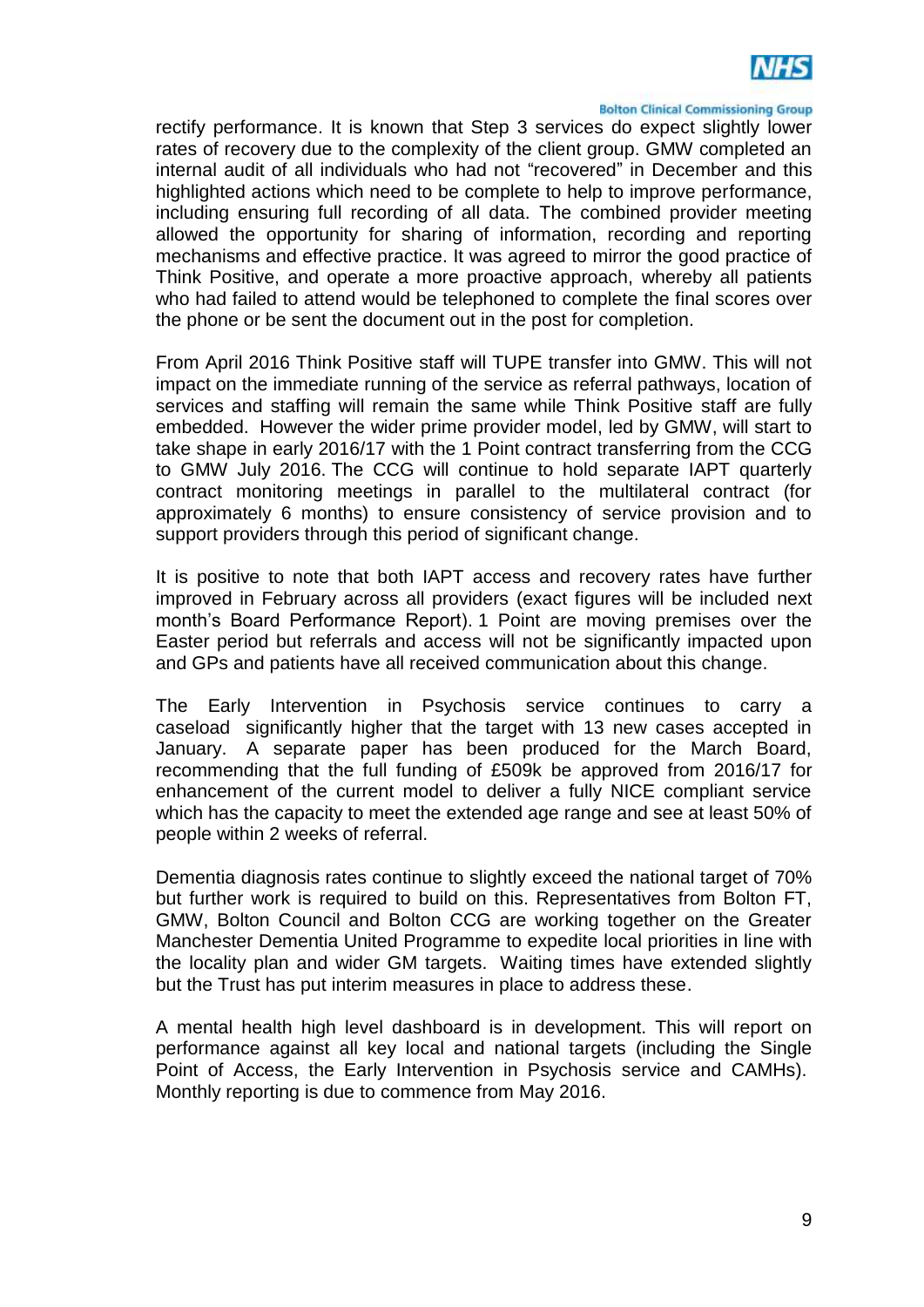

Performance for Stroke services was discussed in detail at the February Quality and Performance Meeting between the FT and CCG. Positive progress has been made against all actions and the CCG is monitoring the extended range of quality metrics (SSNAP) data on a quarterly basis to ensure ongoing sustainability of improvements made.

With regards to the TIA service, the attached paper to Board recommends the commissioning of the service from Salford and Wrightington, Wigan and Leigh FTs.

#### 2.3 Community Services Dashboard – Board Lead, Dr Barry Silvert

- 2.3.1 Detailed below are the key highlights from the overarching community services dashboard for February 2016.
- 2.3.2 Overall, waiting times for community services have seen a slight increase during February when compared with the previous months, with performance across the services at aggregate level at 73.4% for routine referrals seen within 4 weeks (against a target of 90%). Progress continues with a series of capacity and demand profiling of all community services to support better service planning so to ensure compliance and management of waiting times at service level in line with the revised service specifications. The CCG continues to work with the FT on key actions to reduce waiting times for specific services as required.
- 2.3.3 Overall, referrals to community services are comparable to last year's activity for both adult and children's services.
- 2.3.4 The FT has developed a High Impact Users report in order to assist the Integrated Neighbourhood Teams to identify patients who may benefit from proactive care planning and interventions from the INT. Initial feedback indicates that those patients in receipt of proactive care from the INTs do not feature on the 'frequent flyers' list further suggesting a positive impact on patient outcomes resulting from the implementation of integrated schemes. The CCG continues to monitor this with the service.
- 2.3.5 Work is underway to develop a comprehensive integration dashboard to demonstrate the overall impact of new schemes in place. This will also include data on Delayed Transfers of Care (DTOC) as this is a new mandatory condition of the Better Care Fund for 2016/17. The first version of this will be available and submitted to Board in May 2016.
- 2.3.6 The Admission Avoidance team continue to see an increase in the number of patients referred to the service and reduced unplanned hospital admissions achieved as highlighted earlier in the report. Work is underway to develop a business case to consider the expansion of the Admission Avoidance Team to further reduce non-elective admissions.
- 2.3.7 Referrals to children's community teams have progressively increased over the last few months with a further increase seen in February (613 against a target of